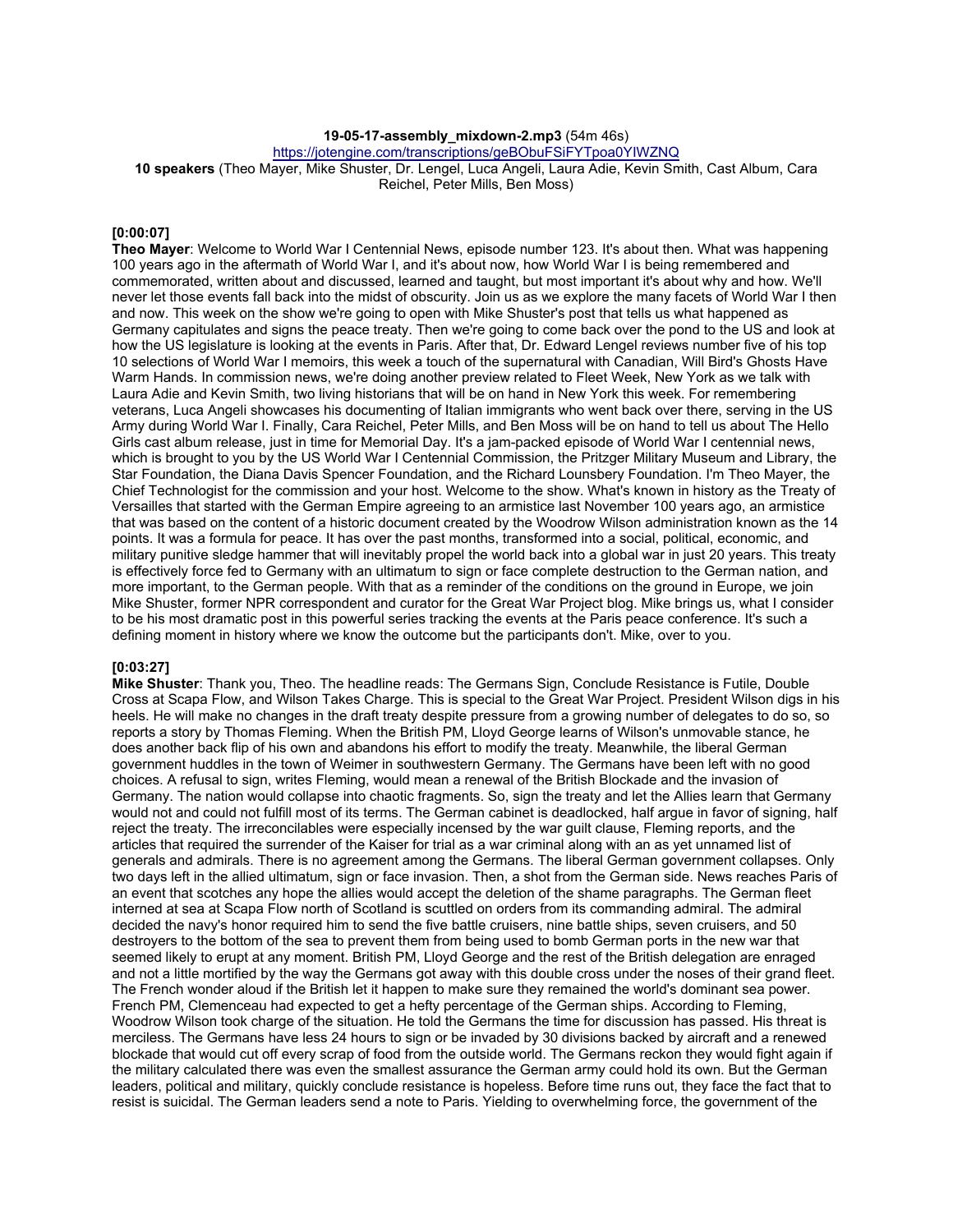German Republic declares that it is ready to accept and sign the conditions of peace imposed by the allied and associated powers. That's some of the news from the Great War Project a century ago.

### **[0:06:42]**

**Theo Mayer**: Mike Shuster is the curator for the Great War Project blog. The link to his post is in the podcast notes. The story of the Paris Peace Conference not only plays out in the halls of Versailles, in Germany's Weimer, in the United Kingdom's parliament, but also here in America's Washing, DC. This week World War I Centennial News researcher and writer Dave Kramer explores the events on this side of the pond. The negotiations in Paris have been tortuous for Woodrow Wilson and things are no easier for him at home. As Mike Shuster told us, the Germans finally decide to sign the treaty, even over the objections of their so-called irreconcilables. It's a very different story here in the States. We also have a group in the United States dubbed the irreconcilables. But unlike Germany, they hold the power to either ratify or kill the peace treaty to be completed in June. It seems hard to believe that Woodrow Wilson does not seem to take the Senate opposition to the treaty more seriously. The signs have been there for a long time. On November 5, 1918, just days before the jubilation of an armistice to end the Great War, the US midterm elections hand the president a stunning defeat. Wilson Democrats lose control of both the House and the Senate to the Republicans. It is the Senate that gives the thumbs up or thumbs down for international treaties for the United States. By November 21, the Senate Republicans make it clear that they expect to have representation on the US Peace Commission. Citing earlier precedents, and based on the idea that these representatives will be better able to explain the reasoning behind complex or controversial terms of the treaty. The Washington Post believes that Wilson will grant their request. He doesn't and the Senate isn't very appreciative. It's not the terms of the peace treaty gradually being hammered out in Paris that caused the problems. It's the League of Nations. Republican senators believe the League will undermine US sovereignty. An important concession that they seek is to separate the league charter from the peace treaty. What do these anti-League senators object to? Many feel that the League will force the US to enter into wars in defense of other league members and wars that may not hold any national interest for us. They worry that it will threaten the Monroe Doctrine, which largely keeps European and Asian powers out of the Western Hemisphere. In essence, they fear that the League will limit our own sovereignty and power. Sadly, not all objections are as rational as these. At least one southern senator, a Democrat raises the race issue. Worrying that the League will be controlled, in his words, by black and brown people. Most of all though, anti-League sentiment simply reflects a desire to return to the good old days, the isolationist days before our involvement with the world and the World War. Wilson does have some strong Republican allies in Herbert Hoover and former president, William Howard Taft. Taft especially speaks out loudly and often to support both the treaty and America's participation in the League of Nations. He even tours the nation during February 1919 stumping for treaty approval. This effort is countered by Idaho Senator William Bora, the leader of the irreconcilables, who begins his own tour in late February purposely visiting many of the same cities as Taft. Senator Henry Cabot Lodge of Massachusets opposes the treaty as it's written and offers 14 resolutions to modify it. Wilson resists him. The only change he fights for in Europe is a clause that protects the Monroe Doctrine. All of Lodge's other resolutions supported by a cadre of 37 senators are simply brushed aside. Lodge becomes the leader of the senators opposed to joining the League. Even at this time, 100 years ago, as the treaty rushes forward in its final form, members of the US Senate make a last ditch effort to force revisions including separating the League charter from the peace treaty, as they have requested from the very beginning. Wilson and other European nations have no interest in this. In fact, Wilson's core strategy is that the League membership by Germany will resolve many of the punitive issues of the peace demands. Some senators threaten to form a delegation from the Senate to travel to Paris to represent their revisions in person, in opposition to their own president. But Lodge urges them to wait until the Senate can review the entire treaty. What about the United States people? We know that the League had a great deal of popular support. Wilson claimed in February that an overwhelming majority of Americans supported it. Was that true? Overall, a majority of newspaper editors across the country supported the League according to a poll by Literary Digest, although some of the papers in the largest cities opposed it. Another poll of American college students and faculty shows less than 10% opposed to the treaty with 45% in favor of the League and treaty as is and 50% in favor of the League and treaty with some modifications. During the spring of 1919, Congress receives many letters and petitions urging acceptance of both the peace treaty and membership in the League of Nations including one signed by 20,000 California women. Does this all add up to Wilson's "overwhelming majority?" It's hard to say. But the League of Nations is certainly a hot topic of discussion in schools and churches and barbershops all over the country as the drama plays out in the spring and summer 100 years ago in the aftermath of the war that changed the world. Okay, it's time to shift focus from the unsettling experience of waging peace to the truly unsettling experience of waging war. For this, we're joined by regular contributor, historian Dr. Edward Lengel who continues his series of posts that profile his top 10 selections from the many, many hundreds of published personal accounts from World War I. This week Ed profiles Canadian Will Bird's Ghosts Have Warm Hands.

#### **[0:13:38]**

**Dr. Lengel**: Superstition is a common element in the experience of warfare. Some soldiers left accounts of premonitions of death came true or of bibles or prayer books that stopped bullets. Many worried about jinxes that might bring them closer to death or use some form of good luck charm to ward off injury. Others lent credence to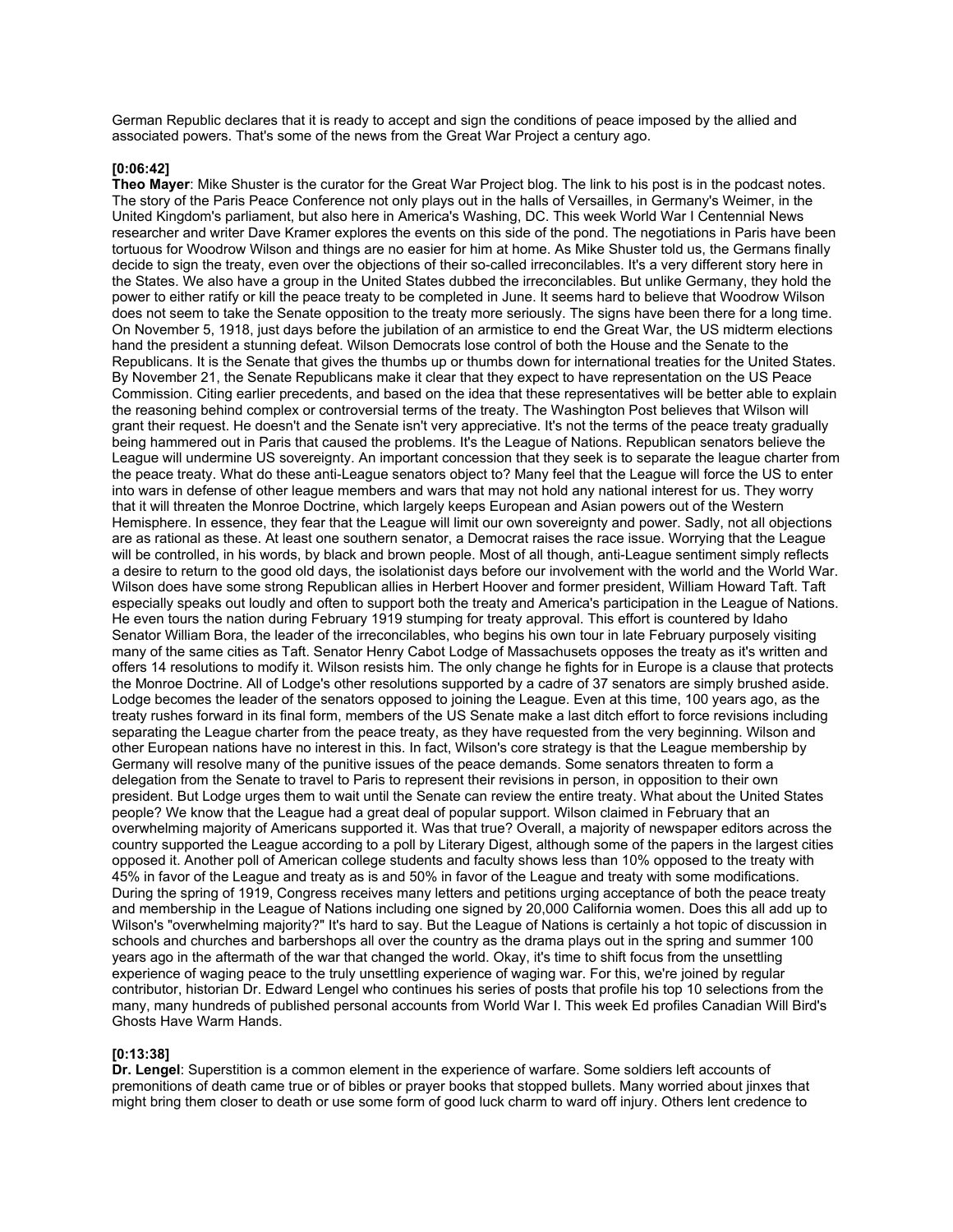popular tales of supernatural manifestations such as the celebrated Angels of Mons who supposed appeared over the skies of Belgium to assist hard-pressed English soldiers in fighting off a German attack in 1914. After the war, distraught parents including English author, Arthur Conan Doyle investigated spiritualism as a means of reconnecting with their lost loved ones. Amid all of these tales and anecdotes, Canadian soldier Will Bird's story is unique. A member of the 42nd Royal Highlanders or Canadian Black Watch, he participated in several major battles on the western front from 1916 to 1918. Throughout these experiences, he felt the presence of his younger brother, Steven who had managed to get to the front before Will and had been killed in action in 1915. On one occasion, Will was certain that his brother saved his life. Will Bird's compelling war memoir, Ghosts Have Warm Hands stands number five on my list of the top 10 finest published personal accounts of World War I. A farm worker from Nova Scotia, Canada, 23-year-old Will Bird joined his brother Steven in seeking to enlist in the Canadian Expeditionary Force at the beginning of World War I. While Steven got in right away, however, Will was rejected because of bad teeth and returned to work on a far in Alberta. As Steven set off for training, he left Will with a final promise, "If I don't come back," he said, "I'll try to find some way to keep an eye on you." While working on the farm in 1915, Will learned of his brother's death in France, blown to pieces by a German mine. Grief stricken, he immediately returned to the recruiting office and this time he was accepted thanks to a relaxation of the army's health standards. Assigned to the Canadian Black Watch, Bird was sent to France at the end of 1916. Thanks to a case of the mumps, he missed the Battle of Vimy Ridge in April 1917, but soon afterwards returned to the front and entered into the thick of the fighting. The battles in which he participated included Passchendaele and Cambrai, all compelling in his 1930 memoir, And We Go On, and expanded upon in his 1968 book, Ghosts Have Warm Hands. One night in 1917 near Vimy Ridge, Will Bird worked with a wiring party in no man's land. Finishing after midnight, he joined a group of other soldiers in a dugout and soon fell fast asleep. Early the next morning, as Will later described it, "The ground sheet pegged over our heads was pulled free fell on my face rousing me. Then a firm warm hand seized one of mine and pulled me up to a sitting position. It was very early as first sunshine was glittering on the dew wet grass. I was annoyed that I should have to do some chore after being out so late. I tried to pull free, but the grip held, and as I came to a sitting up position my other hand was seized and I had a look at my visitor." It was his brother, Steven. "Get your gear, the apparition said softly, and Will followed him away in a dream-fogged daze to some nearby ruins. There his brother disappeared before Will came to his senses. Looking everywhere to find Steven without success, Will collapsed exhausted and dozed for a time before one of his comrades shook him awake. The rest of his squad had been trying to find some sign of Will but were increasingly certain he was dead. Earlier that morning a German shell had landed on the dugout in which he had been sheltering, killing every man there. How, the other soldiers asked, had Will escaped death?" Fifty years passed before he tried to explain. By then, he had another ghost to put to rest. His own son, also named Steven, had been killed in the second World War.

## **[0:17:51]**

**Theo Mayer**: Dr. Edward Lengel's blog is called a storyteller hiking through history and it's filled with first person perspectives and accounts that provide a nuanced insight into the era. We have links to Ed's posts and his author's website in podcast notes. With that, it's time to fast forward into the present with World War I Centennial News Now. During this part of the podcast, we explore how World War I is being remembered and commemorated today. Here is where we spotlight the ongoing remembrances and commemoration activities surrounding World War I and World War I themes. Because we're coming up on Memorial Day, we're focusing this week's segments on a series of stories that remember veterans. Our first segment looks at a group of immigrant soldiers that served in World War I. The New Colossus is a sonnet that American poet Emma Lazarus wrote in 1883 to raise money for the construction of a pedestal for the Statue of Liberty. In 1903, the poem was cast into a bronze plaque and mounted inside the pedestal's lower level. The most famous part of the sonnet reads, "Give me your tired, your poor, your huddled masses yearning to breathe free. The wretched refuse of your teeming shore, send these, the homeless, the tempest tossed to me. I lift my lamp beside the golden door." America has always been a nation of immigrants, and so it was in 1917 when we entered World War I on the side of the Allies and constituted a draft to grow our military from a small standing army to a major fighting force. A huge number of immigrants were swept into national service. One such group were Italians, many recent come to America suddenly finding themselves returning to Europe in uniform as part of the US Army. Our next guest, Luca Angeli has been curating this information including a section on the commission's website called, Back Over There, Italian Immigrants Serving in the US Army. Luca, welcome to the podcast.

## **[0:20:11]**

**Luca Angeli**: Thank you Theo, thank you for having me here.

## **[0:20:14]**

**Theo Mayer**: Luca, before we talk about the Italian immigrants and the website, tell us a little bit about yourself and why you took on this project.

## **[0:20:21]**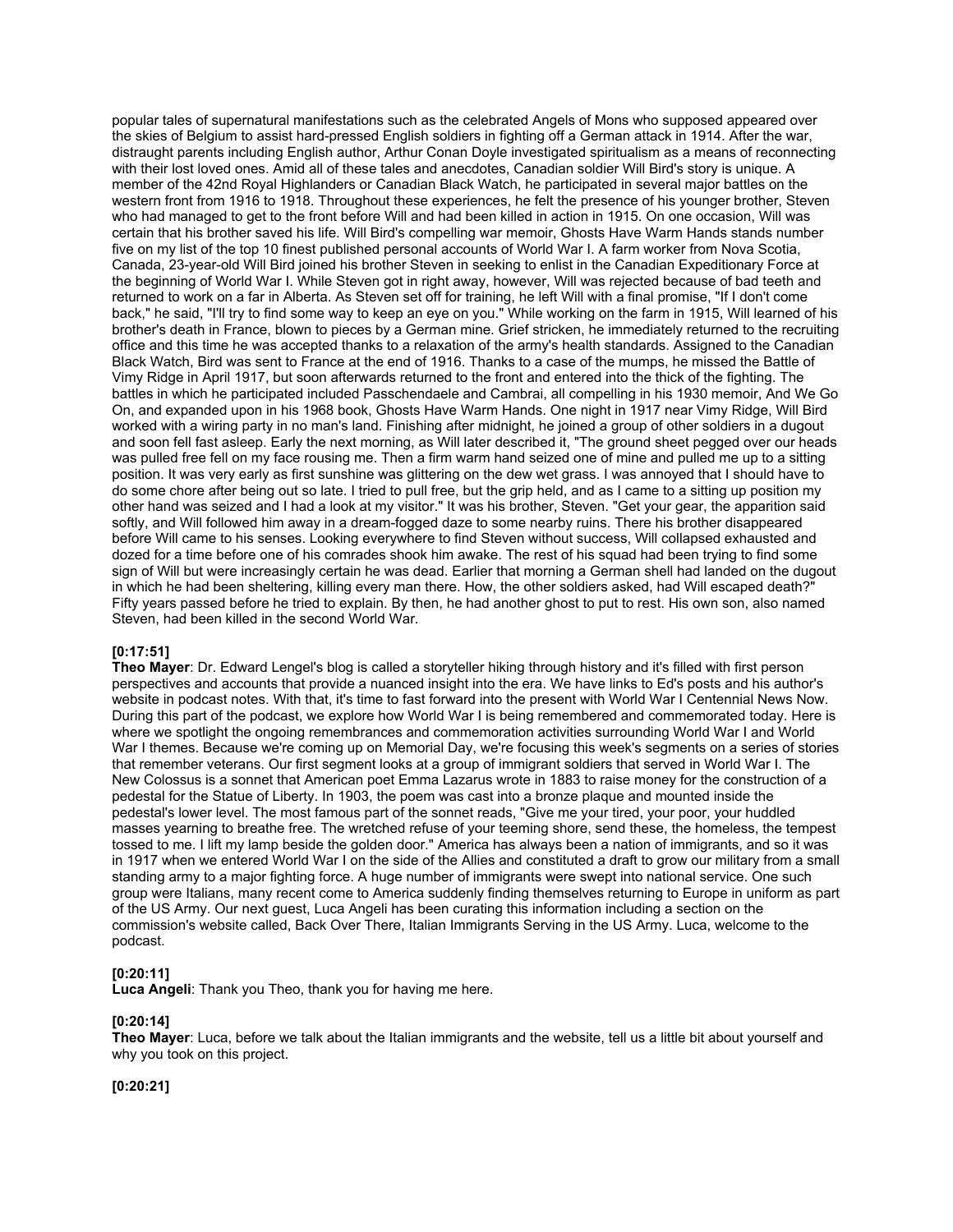**Luca Angeli**: Sure, there's a strong tie between my personal life and this project, since I myself spent 13 years in the United States. Although we cannot really compare the early 1900s with the 2000s, I have lived some of the dynamics of immigration and I have experienced a [inaudible] life abroad. When I moved to Chicago, I wanted to learn more about my great-grandfather who had preceded me exactly 100 years before spending three years in the mine fields of southern Colorado, and so I started to look into it and to check the resources available for retrieving information, for checking facts, etc, etc. When my great-grandfather to Italy and he lived World War I as a soldier in a foreign army. At that time, it was the Austrian-Hungarian army because my family comes from a part of Italy that saw the Austrian domination, so it was under the Austrian army. I started to be fascinated by the subject of the first war lived through the eyes of common people in a foreign environment. My next step was to join a few World War I forums and I got in touch with people seeking information or relatives who had emigrated to the US and they had fought and died with the American army in France. But to add information on each one of them so that we can document somehow the experiences as civilian as well as soldier, remembering not only their death, but especially their lives and dreams. By doing that, I believe we fully understand the sacrifice and fully understand the value of social integration. This is basically why I [inaudible] taking up this huge task.

## **[0:21:53]**

**Theo Mayer**: But Luca, when you started to do the research to pull this information together, how do you compile the information? How many of these men did you find?

## **[0:22:01]**

**Luca Angeli**: I did start looking into databases because it is virtually impossible to say how many served because the US assembled four million men of which 25% or more were not born in America. I would say that a good estimate is [inaudible] served. On those I focused and I narrowed down to the ones that were born in Italy, so they were not first generation immigrants and they were all veterans. I excluded the veterans who made it back somehow from France. By doing that, I narrowed it down to 3,100 names and I was also able to retrieve around 550 portraits and it's an ongoing project. What happened is that the information after the war was actually collected in a good manner. The information was there but then we stumbled into some issues of communication between the War Department and the Italian government. It happens that all these names were not actually recorded and they did not surface in what is called the honor roll in Italy which has been done and was being compiled after the war by the Fascists. The American documentation gives four big databases that reveal a ton of information. One is the draft registry that has been mentioned in your intro. One is the service records that every state has accessible, some sort of form of service records. Some states issued in the '20s a [inaudible], which you can extract names, and recently the mission archives released all the burial papers of all casualties, all fallen soldiers that were buried in France and not transferred to their countries or the national cemeteries in the United States. If you take these four databases, they have a humongous number of records, but all of them they carry some different information that if you cross them with church records or if you cross them with some other immigration documents like the Ellis Island database, you can firmly identify who on these distorted names, misspelled names, fake names are real persons, real individuals that at one point decided to cross the ocean and were absolutely overwhelmed by the events, and they had to come back and fight with a foreign army and lost their lives.

## **[0:24:18]**

**Theo Mayer**: When we talk to people who have done World War I projects, and we do all the time, there's always cases and persons or stories that stick out for them. Do you have any particular story that you can tell us about?

## **[0:24:30]**

**Luca Angeli**: One that was really striking was this young man called Luigi Ciarullo, that he was just 20 years old from a little, tiny village called Ripacandida in southern Italy in the Portenza. I sat down with his family in Altoona in Pennsylvania in the mine fields. They came to the US in 1906 and shortly after a tragedy, a family tragedy because his father murdered his mother. He found himself orphaned because his father claimed insanity, so he was not sentenced to death but he was sentenced to life in prison in Pittsburgh. He grew up with his aunt and when America joined the war, he went voluntarily in the Pennsylvania National Guard to serve over there and he lost his life in the second Battle of the Marne on the 15th of July, 1918 when a shell landed in a dugout where he was hiding with another six men. Of these six men, two were born in Italy. The thing that struck me that he prepared a will just before leaving for France. In this will, he was just asking for a pardon for his father. When this became public, they just pardoned his father. It was kind of [inaudible] that even if he had lived such tragedy, his family values were really, really stuck deep into him. Every story is a life, every story has something to say. This project is trying really to give back some of these stories to make them emerge, to stress the importance of why they came to the United States and what happened to their lives and their dreams.

# **[0:25:58]**

**Theo Mayer**: Luca, a last question for you. If one of our listeners has an Italian ancestor who fought in World War I, and they don't find them in the list, how can they contact you to give you the information?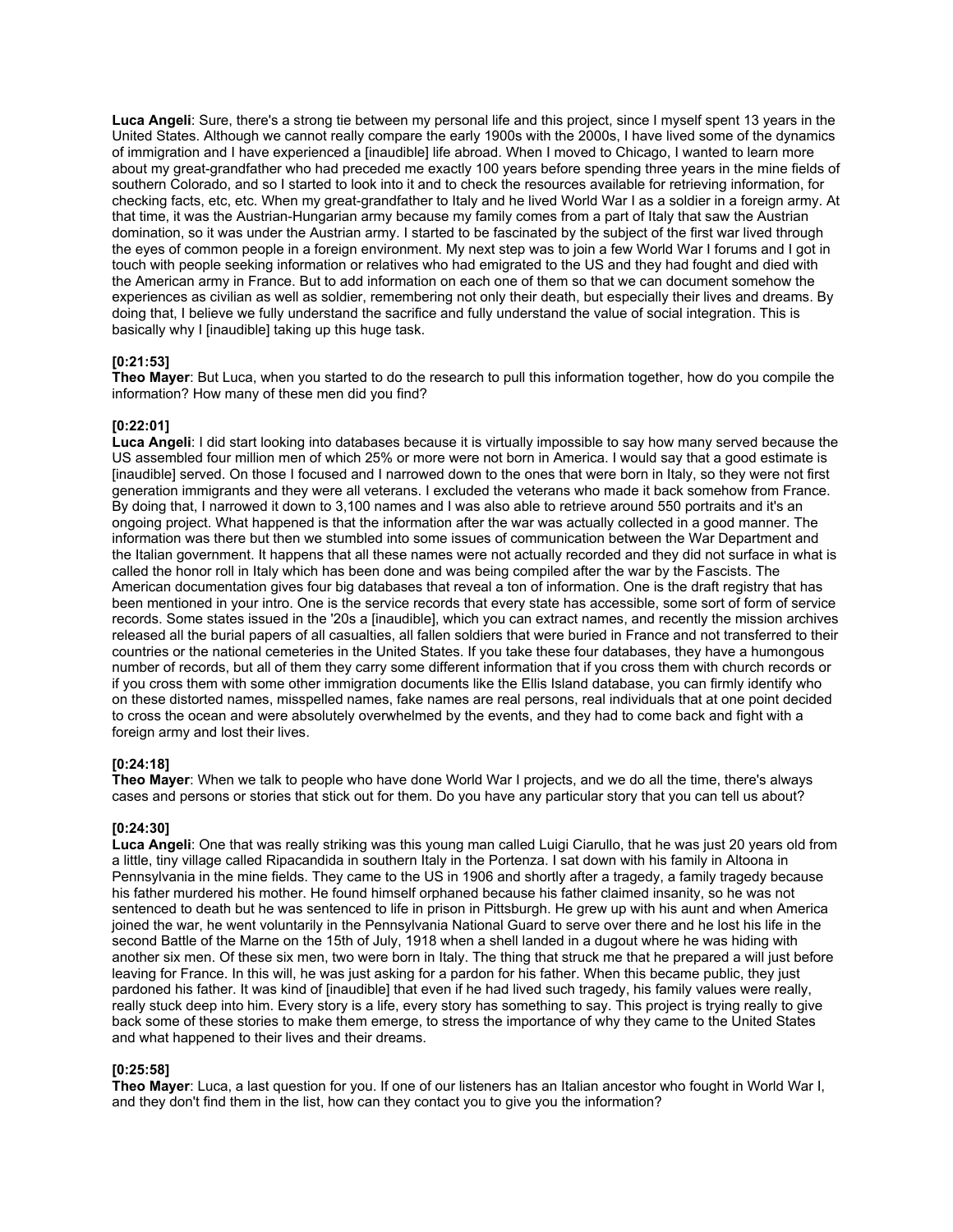## **[0:26:09]**

**Luca Angeli**: They can contact me for the information but also my email is info@backoverthere.com. I have two websites, I did transpose one in Italian that is www.backoverthere.com, which is at the moment just in Italian. The Centennial Commission hosts the whole database, so the primary information is there in the Centennial Commission website and I can be contacted and I actually invite everyone who has some information or is seeking information on Italian born veterans to contact me at info@backoverthere.com because this project can only thrive with the community effort.

## **[0:26:44]**

**Theo Mayer**: That makes sense. Thank you Luca, both for coming and on the program and most of all, for all of the effort and the work that you're doing to put this information together for the Italian doughboys, thank you.

## **[0:26:53]**

**Luca Angeli**: Thank you.

## **[0:26:54]**

**Theo Mayer**: Luca Angeli is the curator for Back Over There, Italian immigrants serving in the US Army during World War I. You can find his site and database at ww1cc.org/backoverthere, all one word, all lower case. We have links for you in the podcast notes to the site on the commission server and Luca's Italian language site. The next remembering veteran segment is connected to our upcoming activities at Fleet Week in New York. First, an update. I want to invite you to our Fleet Week landing page on the commission's website. You can just go to the home page. If you Google WW1 centennial or WW1 commission, you'll find us. Our Fleet Week New York site is filled with information about New York and the sea services in World War I. We have a full schedule of events and happenings in New York during Fleet Week. If you're there, come join us. If you're not, starting on Wednesday the 22nd through Memorial Day, we'll be posting lots of great images and galleries on the site. If you'd like to track it all on social media, just follow or post to the hashtags ww1 and fleetweeknyc. One of the very exciting World War I elements that we're sponsoring at Fleet Week is a group of living historians who are going to be located at various key events. These are men and women who have studied and embraced the era and the persona of people from that era literally the past into the present. A notable group of living historians focused on World War I, and the sea services specifically, are from the Philadelphia Independence Seaport Museum home of the Cruiser Olympia, the ship that carried home many of our doughboys who sadly died over there including the first unknown. With us today are two of these living historians of the more than 20 that'll be joining us in New York. Laura Adie, the head of the female crew, and Kevin Smith, one of the founders of the crew and one of the curators for the Cruiser Olympia. Laura, Kevin welcome to the podcast.

## **[0:29:04]**

**Laura Adie**: Thanks for having us.

## **[0:29:05]**

**Kevin Smith**: Yeah, thanks for having us.

## **[0:29:07]**

**Theo Mayer**: Kevin, let me begin with you. Can you give our listeners a quick overview of the museum, the Cruiser Olympia, and what visitors experience when they go for a visit?

# **[0:29:15]**

**Kevin Smith**: Yeah, of course. The Cruiser Olympia is part of the Independence Seaport Museum in Philadelphia. It's a maritime museum that focuses on the history of maritime trade, industry, and actually the ecosystem of the Delaware River and other waterways throughout the United States. A good part of our mission is actually the history of the US Navy. We have a program called the Sail, Steam, and Stealth Program. That focuses on our three ships, we have two historic ships and one replica. The Diligence, a replica cutter from the Quasi-American War and the submarine Becuna from World War II, and of course the Cruiser Olympia, which served in the Spanish-American War and World War I. Olympia is actually the flagship of our collection, very literally as it is a flagship and sort of embassy for the United States. She served in the US Navy for 27 years and visitors coming aboard can actually see the ship, walk around through it, and experience the ship as it would have been actually mostly in World War I.

## **[0:30:11]**

**Theo Mayer**: Laura, tell us a little bit about the Living Historian Crew. How many of you are there? How do find members? Something I think is both appropriate and really brilliant, how did you decide to include a women's crew?

**[0:30:22]**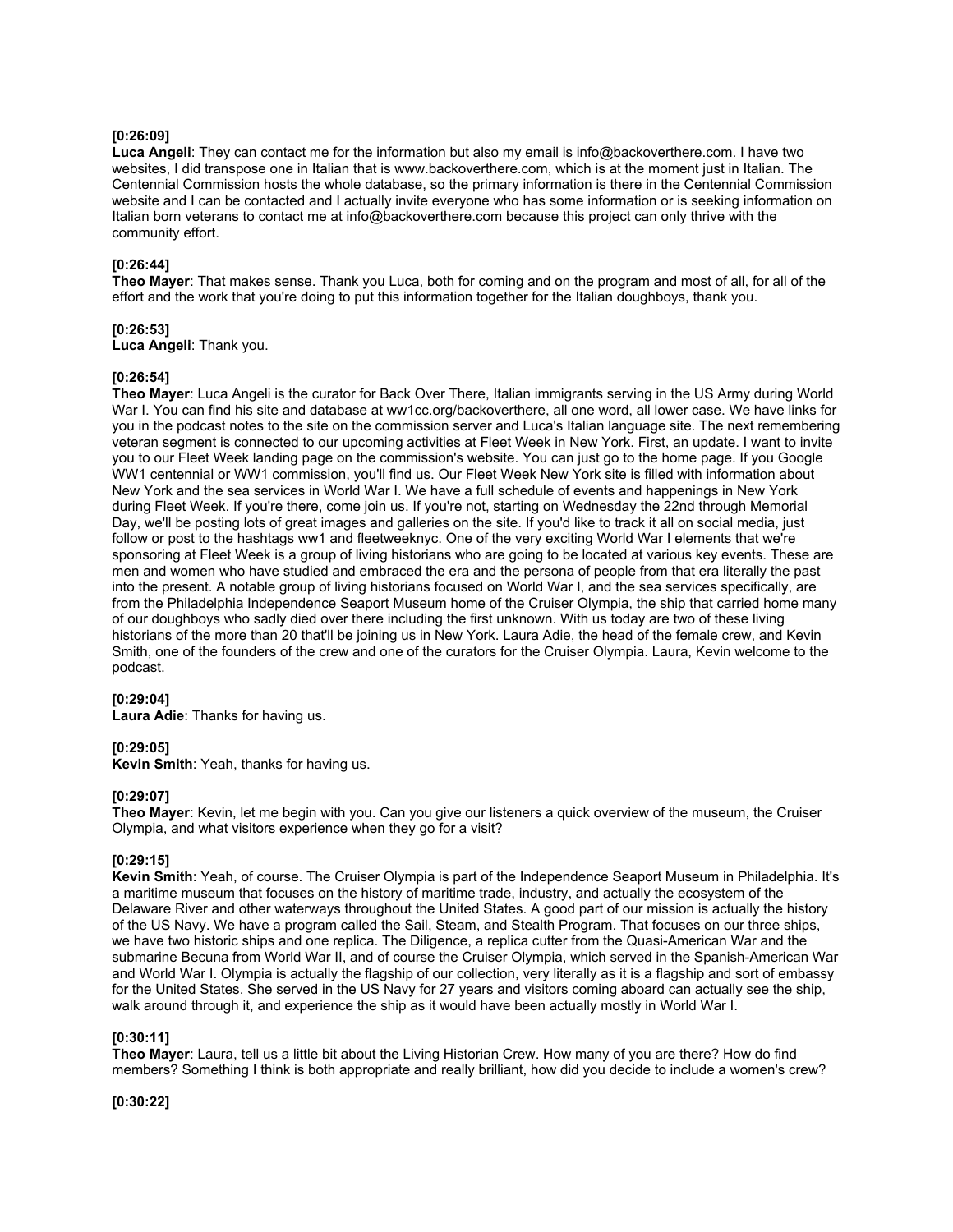**Laura Adie**: The Living History Crew was started several years ago, Kevin was one of the founders of that as a way to bring the ship to life. It can really hard in a static museum setting to get a sense of what daily life was like for the crew members. By having a living history crew of about two dozen people that are active members coming aboard once or twice or month usually, it really adds another layer to the museum experience for people. The members come from a little bit of everywhere. We have a very good Facebook presence with the Living History Crew, and a lot of people interact with that. My husband and I actually, were friends with some people who were already living history crew members and got interested through some other re-enacting that we did. As far as how I came to start the women's section of the living history crew, I happened to be scrolling through Pinterest one day as one does and found this picture that I couldn't figure what in the world I was looking at. It was a young woman obviously in the 1910s saluting. She had a navy jumper on with a long skirt and boots, and I just had to figure what this was. I went down a rabbit hole and found out about the Yeoman F Program. Starting in March 1917, the Naval Reserve started enlisting women as yeomen, the clerical staff of the Navy to help support the Navy as it ramped up when the US became involved in the war. Over 11,000 young women served in the Navy during World War I in this capacity. I thought it was just something that people needed to know about. It was nothing that I'd ever heard about before or seen before. Then it was also a historically accurate way to incorporate women's history to the story of the Olympia in World War I. The first woman who enlisted in fact was from Philadelphia and worked at the Philadelphia Navy Yard, so it had a local tie as well.

## **[0:32:28]**

**Theo Mayer**: Great story. Back to you, Kevin. The Living Historian Crew is coming to New York for Fleet Week. One of the places that we'll find you a lot of the time is on the USS New York as expected tens of thousands of visitors come aboard. This is a really modern vessel. How are you guys going to tie into that? How do you envision that?

## **[0:32:48]**

**Kevin Smith**: We will be on the USS New York and also the USS [inaudible] at Staten Island. We're going to represent the Navy as it was exactly 100 years ago in 1919 and that's very relevant to our crew. Serving on Olympia so to speak, with the Living History Crew, this ship was in the war still or at the aftermath of the war from 1919 to 1921 up until she brought home the Unknown Soldier. We're going to be representing that as a whole, the mission of the ship, which was also the mission of the Navy doing the humanitarian aid, providing experience in the medical field for people suffering from the flu epidemic that was rampaging through the whole world really. Getting that general history out that a lot of people don't know about. What happened right after the war and what was the US Navy doing about? The other side of that story, which our Living History Crew is very good at and we do all the time on the ship itself, is we're also going to bring sea bags, ditty boxes, semaphore gear, all this equipment with us to show how the Navy lived back then.

## **[0:33:48]**

**Theo Mayer**: You're not just people in costumes and you're not exactly actors. This is a special type of educator who is teaching by literally you're channeling the past. First, how did you get into this? Second, few gigs are equally immersive. What's been the most challenging thing about this for you personally?

## **[0:34:04]**

**Kevin Smith**: For me, I started as an employee for the Independence Seaport Museum as a restoration worker, ship keeper. Eventually, the curators and the librarians introduced me to the library and I saw all the diaries, stories, and photos that we have in our collection. Looking through the diaries and looking the photos and seeing these guys standing around on the same ship that I worked on, it got me kind of a personal connection, which again, I feel like a lot of our Living History Crew shares. Our biggest challenge is to represent those veterans and tell their stories to the people that come by every day. The challenge to that is being able to provide a very accurate story because what we have is of course, photographs and diaries. There's not a whole lot of things that are more detailed like how to trice up a hammock? How do you set up a mess table? How do you oil an ash hoist, clean the dishes? All the kind of crew stuff that a lot of visitors are looking for. It took us years. To me, that's one of the biggest challenges for any Living History Crew, but especially here where the ship itself is so unique, even for the time period.

## **[0:35:04]**

**Theo Mayer**: A similar question for you Laura, being a living historian and interacting with the public has certainly got to be filled with special moments. Can you pick a particularly memorable moment for you in having done this work?

## **[0:35:15]**

**Laura Adie**: We were at Fort Mott in New Jersey. We had been there a few months prior at another event and I had a visitor who had come before, talked to me and the other women who were portraying the yeomen and came back again with his grandmother's service records and gave me copies of them. She had been in the Navy in World War I and it really had a personal connection, and he wanted to bring that and share that information, photographed all of the information about where was recruited, where she served, and all of that and shared that with us. That really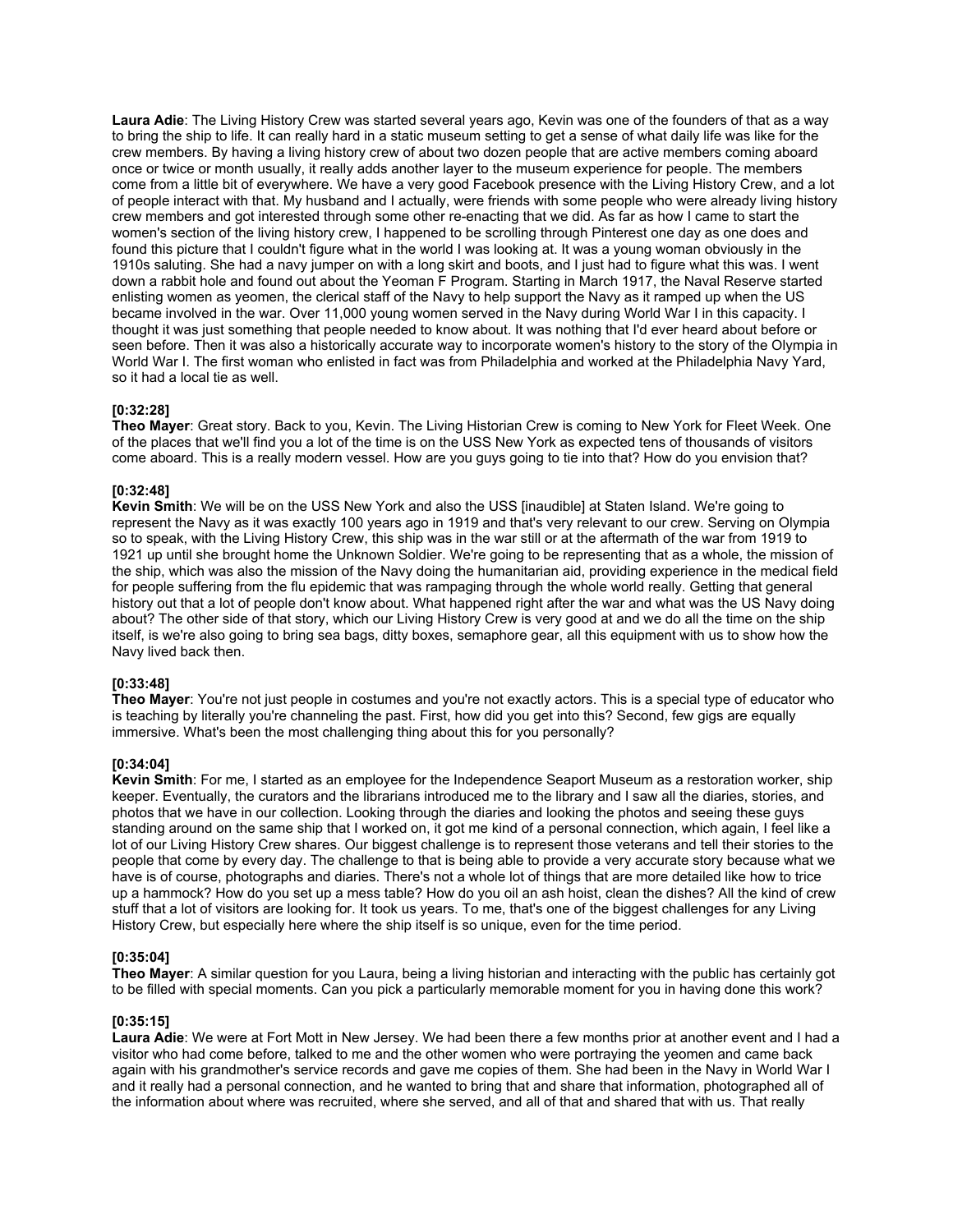made it all worthwhile doing all of the preparation and research to really connect to somebody even though, as Kevin was saying, it's out of living memory but the descendants of these people are still around.

### **[0:36:04]**

**Kevin Smith**: I have a story that's connected. One time this little old lady came up and she was asking me about the ship and all that. She eventually came out and said her father served on board. Her father was the medical officer of Olympia. I said, "We know where the medical officer's quarters were, would you like to see them?" Of course, she was like, "Oh yes, I want to see where my father was on the ship." When I brought her into that state room, I unlocked the door, slid it open, let her stand in there. As soon as she walked in, she just came to tears. I almost teared up myself. It was a very touching moment.

## **[0:36:37]**

**Theo Mayer**: Great stories from both of you. Thank you both for joining us today and for coming to Fleet Week in New York 2019. You're going to be bringing a very special experience to the event. Thank you both.

### **[0:36:46]**

**Laura Adie**: Thank you.

### **[0:36:47]**

**Kevin Smith**: Thank you for having us.

### **[0:36:49]**

**Theo Mayer**: Kevin Smith and Laura Adie are members of the Living Historian Crew from Philadelphia's Independence Seaport Museum, home of the Cruiser Olympia. They and their other crew members are going to be joining us at Fleet Week in New York where the commission will be hosting various World War I themed events between May 22 through Memorial Day May 27. Of course, we have a bunch of links for you in the podcast notes. One last story that remembers veterans in time for Memorial Day. We have news concerning the Hello Girls, the telephone switchboard operators who served so valiantly in the US Army in World War I and then fought equally valiantly for decades afterwards for their recognition rights as veterans. They've become very special and the sort of the central characters of the World War I Centennial Commemoration. Elizabeth Cobb's book, Jim Ferris' documentary, the Senate and House Congressional Gold Medal legislations, and of course, the New York stage musical, The Hello Girls. All these manifestations have become regular topics and friends of our podcast. This week we're excited to bring you another chapter in that story. The cast album for the musical is being released just in time for Memorial Day.

#### **[0:38:06]**

**Cast Album**: Ladies, this is the G3 board, these are the fighting lines, and we expect they will all be in use almost all of the time. (singing) Every advance, every retreat, every artillery barrage will be called in over these lines. (singing) Once the drive begins, shifts will be four hours on, four hours off, sleep when you can. (singing). Chief Banker, how long will we be on that rotation? Until the war is over.

# **[0:38:46]**

**Theo Mayer**: To give us the highlights of this great project are Cara Reichel, the director, Peter Mills, the composer, lyricist, and co-orchestrator, both alumni of the podcast, and a new guest, Ben Moss, the music director, coorchestrator, and cast member. Hi, guys.

### **[0:39:02] Cara Reichel**: Hello.

**[0:39:02] Peter Mills**: Hey.

### **[0:39:03] Ben Moss**: Hi.

## **[0:39:06]**

**Theo Mayer**: Who wants to lead off and give us an overview of the album? Cara, how about you?

## **[0:39:11]**

**Cara Reichel**: Okay, great. I will say that Pete as the composer and co-orchestrator and Ben as co-orchestrator and our music director. They are the real musical experts and they were really the champions of this project, seeing it through from helping conceive how it was going to be edited and made into a recorded version that represents the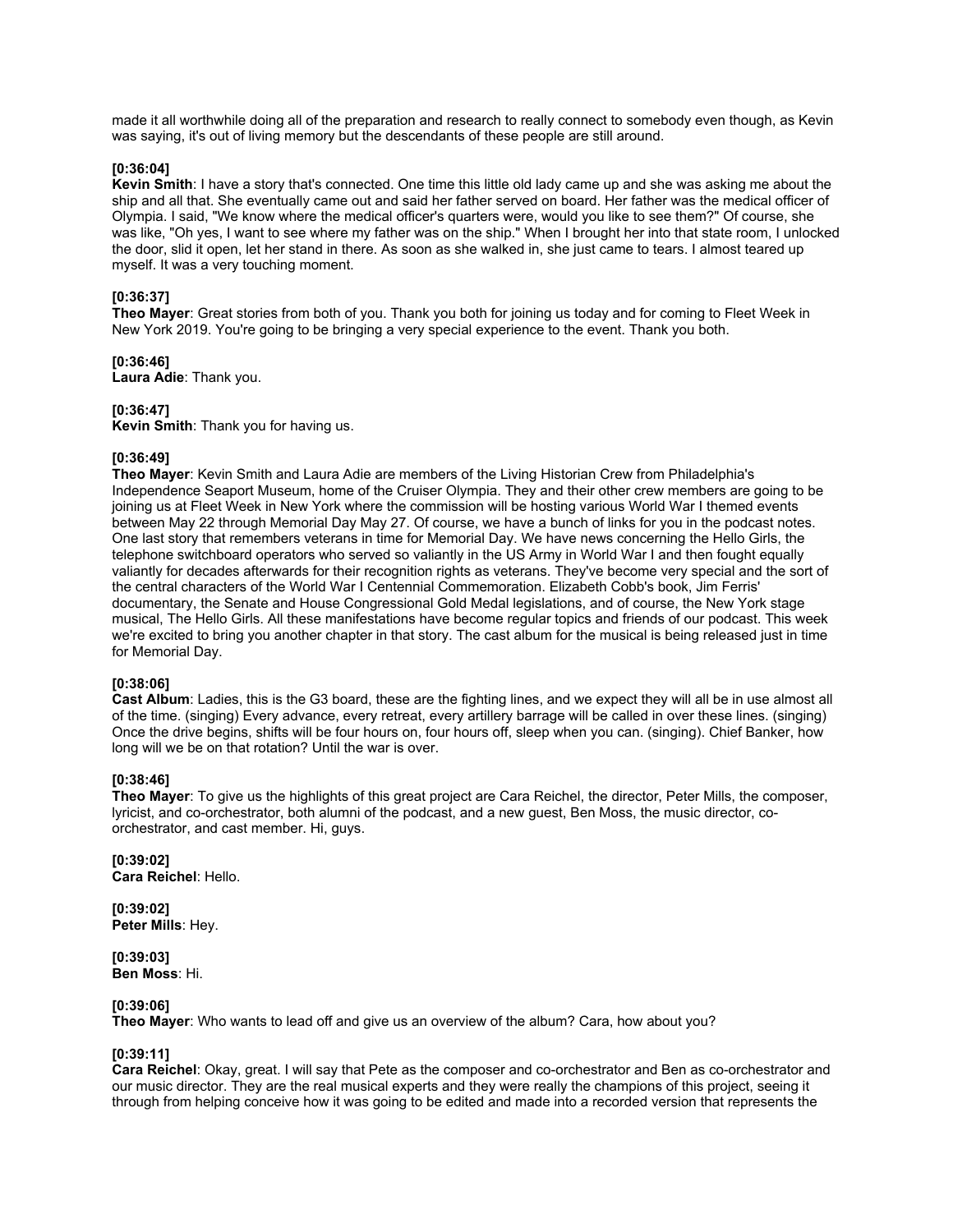music but also tells the story. We were really hoping to create a CD or a recording that someone could listen to all the way through, and even if you're not getting every single scene, you can still hear all the music and get a sense of the story. I guess that's the overview. We just really believe in this story and wanted to reach a much wider audience.

# **[0:39:49]**

**Theo Mayer**: Peter, tell us about making the album.

# **[0:39:51]**

**Peter Mills**: It was a whirlwind process because we had a very small window when all of the cast was available to come to the studio and do it, so we had to plan it out very carefully and find a way to do it within I think four days total in the studio. We were working in a small studio where we could only accommodate a few people at a time, and of course, it's a fairly big show. There are 10 in the cast and a drummer. We had to get in pieces. We had a first day where we got the piano bass and the drums all recorded. Then in the subsequent days, we would have a few of the cast members come in and record their vocals and then also record their instrumental parts. It was like a giant jigsaw puzzle that we only fully assembled after everyone had come in and recorded all their pieces.

# **[0:40:39]**

**Theo Mayer**: Ben, what were some of the big challenges in getting it done besides the scheduling of everybody?

## **[0:40:43]**

**Ben Moss**: As your listeners may or may not remember, the show is all actor musicians and all of us in the cast were very accustomed to playing this music as a group, playing this music in the context of the play, playing this music while we danced and jumped and ran around, which at first was extremely difficult, but by the end of our run, it was second nature. To suddenly strip everything away and put just one musician into the booth and say, let's run this song and play all of your parts, it was a little bit of an adjustment for all of us. Also, of course, the scrutiny that your performance comes under when you are able to rewind and listen closely and take another take. Our cast was extremely up to the task, but it was a fun transition for us at the beginning.

# **[0:41:36]**

**Cara Reichel**: A new way of thinking.

**[0:41:37] Ben Moss**: Yes.

# **[0:41:37]**

**Cara Reichel**: A new way of thinking about the material.

# **[0:41:39]**

**Ben Moss**: Yes, definitely. But we were very lucky to have the amount of time that we had. Actually, on a normal cast album, you have a certain amount of time with your orchestra, and then you get a certain amount of time with your cast. We were able to schedule in everybody well within the time that our unions allowed. But this ultimately resulted in us having more time to record the album, which was great, and I think is very clear on the recording.

# **[0:42:05]**

**Theo Mayer**: Cara, where could I buy the album?

# **[0:42:07]**

**Cara Reichel**: It's going to be on all the main platforms where you would go to buy an album. We're going to be iTunes, we're going to be on amazon.com. You can also go to broadwayrecords.com, that's the distributor. We also have set up a website for the show, thehellogirlsmusical.com. You can go there and you can also see some video clips from the show on that website and then you can click through and order the full cast recording. You can also on the website see pictures of all the cast members and listen to the recording and be able to also see some of the visuals.

# **[0:42:41]**

**Theo Mayer**: If I get the product, do I get the lyrics with it?

**[0:42:44]**

**Cara Reichel**: Pete, why don't you take that one?

**[0:42:46]**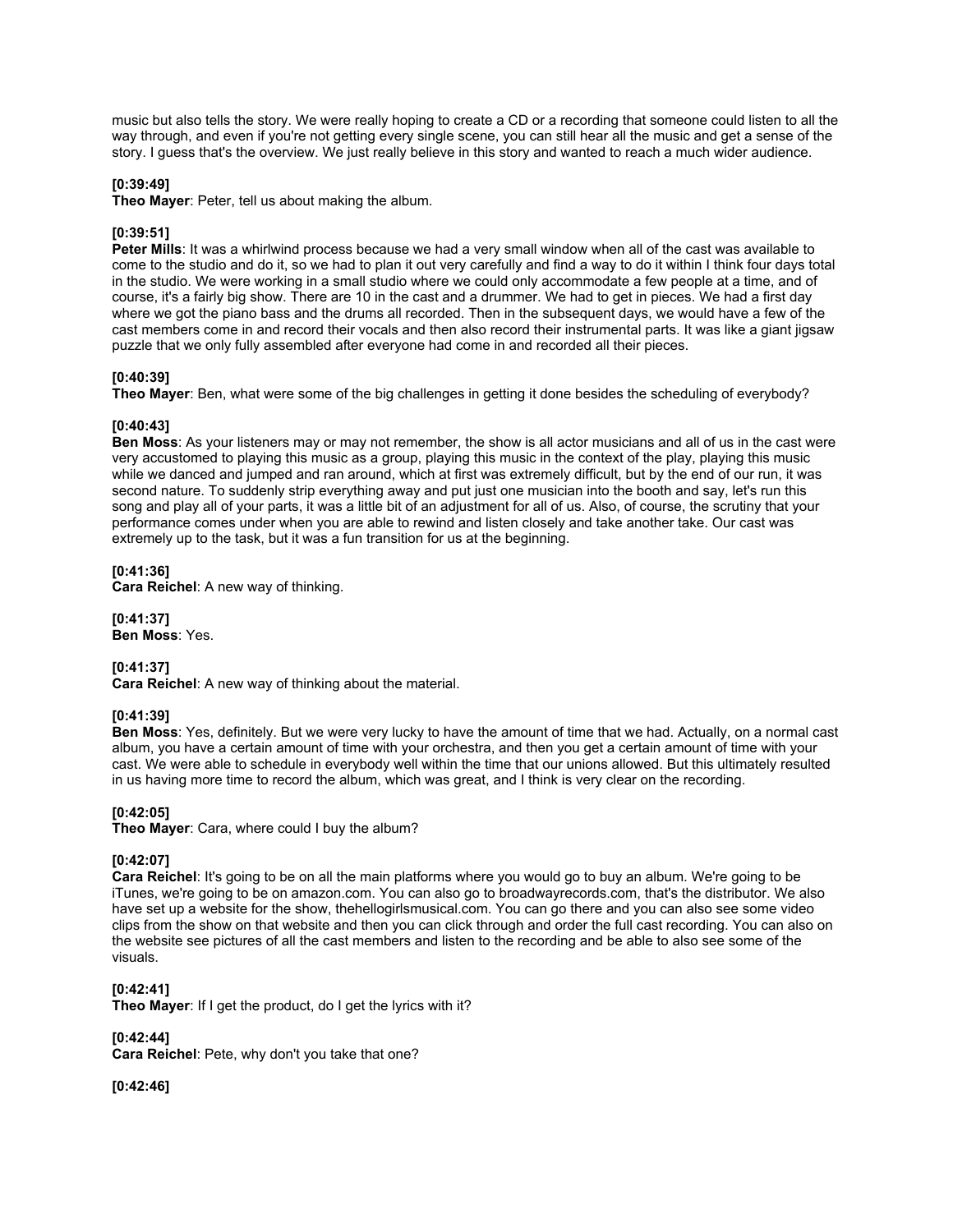**Peter Mills**: Yes, the CD comes with a booklet that contains all of the lyrics that are on the CD. I actually don't know how it works with digital downloads, Cara.

### **[0:42:55]**

**Cara Reichel**: When you purchase a digital download, you also get a PDF of the CD booklet. It's worth mentioning that the actual stage play was two hours and 15 minutes long. It was a full length evening at the theater. For this CD, we focused on the songs and we got it down to about 70 minutes worth of material. You can really listen straight through and the booklet does include all the lyrics to the songs, but also there are scenes that are within the songs that are in there, so you can really get a sense of the whole story.

# **[0:43:24]**

**Theo Mayer**: When is the album releasing?

### **[0:43:26]**

**Cara Reichel**: The album is releasing publicly on Thursday, May 23, so right before Memorial Day Weekend.

### **[0:43:33]**

**Theo Mayer**: Good timing, I think it's a great memorial product, actually. Now, you each get to review the album. If it were the one liner quote for the album from the reviewer, Ben, what would yours be?

### **[0:43:45]**

**Ben Moss**: Mine would be award nominated musical, book, and score all distilled into one perfect album.

## **[0:43:55]**

**Theo Mayer**: Perfect. Okay, we're going onto you Cara, you're up.

### **[0:44:00]**

**Cara Reichel**: I'm going to riff off one of our reviews for that production that we did in December. The cast was as triumphant as the story of the show itself. I feel like this cast has just been an extraordinary group of people to work with, and I'm so glad we recorded their performances for posterity.

## **[0:44:19]**

**Theo Mayer**: Great answer. Peter.

## **[0:44:20]**

**Peter Mills**: A fascinating story told with everything from ragtime to rock by the hardest working actor/musician cast in show business.

## **[0:44:28]**

**Theo Mayer**: Ben, you get the last word. What tune should we play the segment out on?

#### **[0:44:33]**

**Ben Moss**: I think there's only one song on the album that would really do the show justice and that would be the title song, Hello Girls, where our heroines are making their way into Paris and meeting all the service members who are so appreciative of the war saving work that they are going to do.

#### **[0:44:52]**

**Cast Album**: (singing)

## **[0:44:52]**

**Theo Mayer**: Cara Reichel, the director, Peter Mills, the composer, and Ben Moss, the music director of the musical The Hello Girls, which has just released the cast album. We have links for you in the podcast notes and how to get a copy. It's time for articles and posts where we highlight the stories you'll find in our weekly newsletter, The Dispatch. Headline: NFL Donates \$1 Million to The National World War I Memorial in Washington DC. The US World War I Centennial Commission announced today that the National Football League, the NFL, has contributed \$1 million to the construction of the memorial. World War I and football have deep ties. Read the story in The Dispatch. Headline: Memorial Day Weekend Events Honor Nation's Heroes in Kansas City. The National World War I Museum and Memorial in Kansas City serves as a fitting place to honor and recognize the men and women who sacrificed their lives while serving their country. Admission to the museum and memorial is free for veterans and active duty military personnel while the general public comes in at half price all Memorial Day weekend. The amazing museum and memorial offers a wide variety of events during the weekend for guests of all ages. Headline: Teacher to eulogize World War I Soldiers From Wild Rose, Wisconsin Who Died in 1918. Private Sylvester Machinski was married and